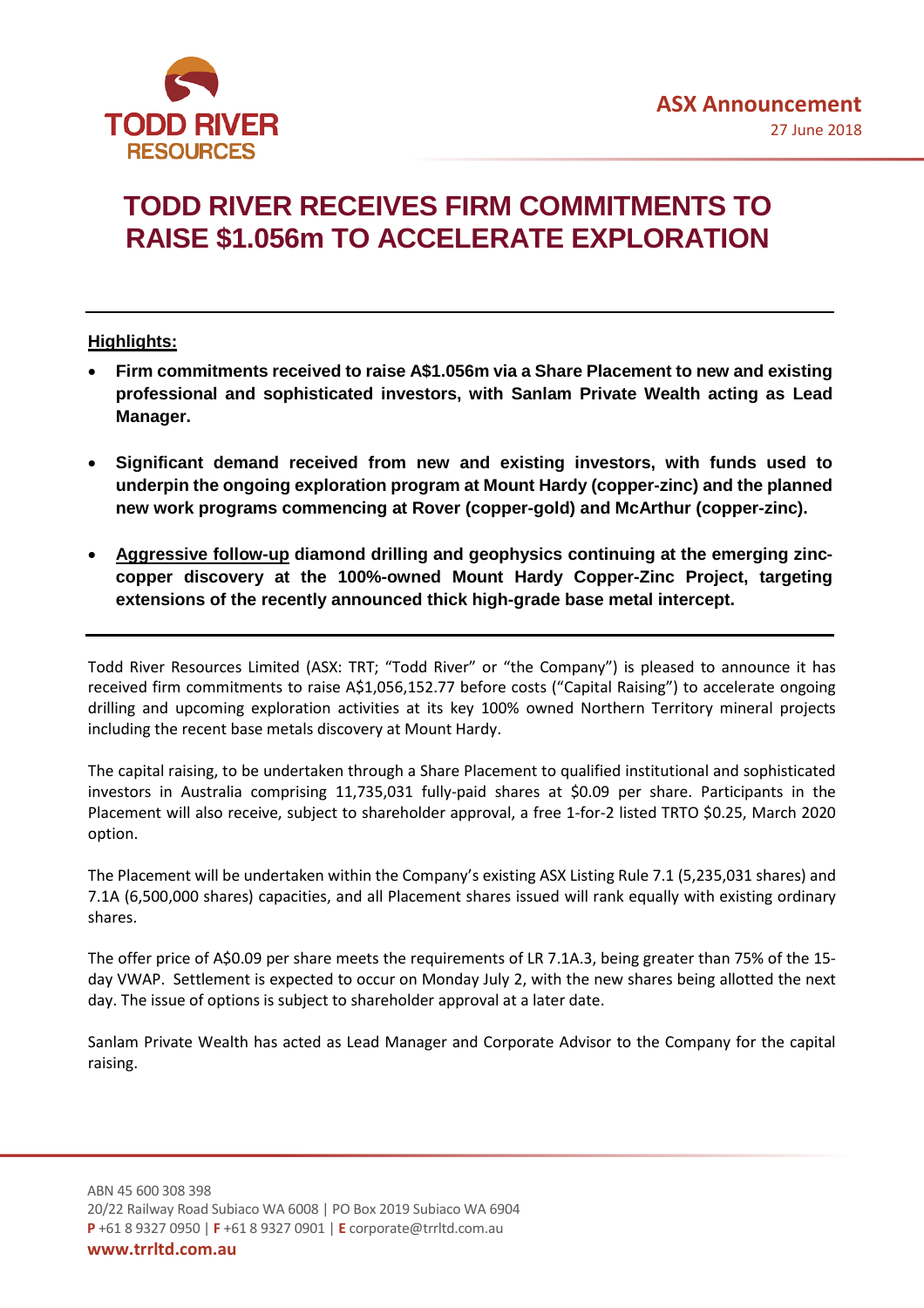

The funds raised will be used primarily to accelerate ongoing diamond drilling and down-hole geophysics program at the Company's 100%-owned **Mt Hardy Copper-Zinc Project** in the Northern Territory (Figure 1) where outstanding exploration results have recently been announced (refer ASX announcement dated 20 June 2018).



**Figure 1 – Location of the Mount Hardy Copper-Zinc Project.**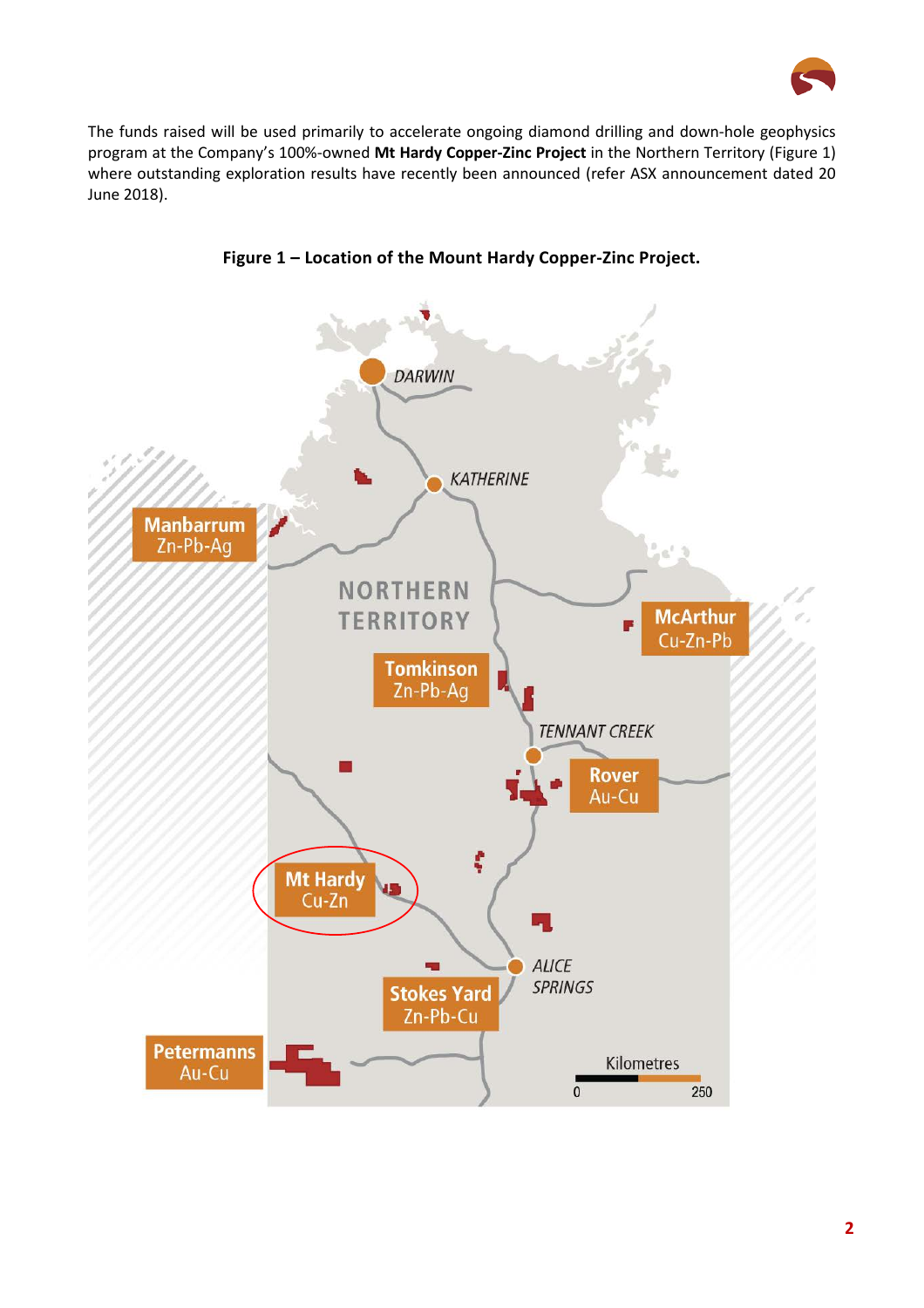

Todd River's Chief Executive Officer Will Dix said the Company had received a very high level of investor interest in the share placement, which reflected the excellent recent drilling results from Mt Hardy and the positive outlook for base metals generally.

*"This is a great result for the Company which allows us to push hard with ongoing exploration programs while preserving our excellent capital structure. The recent high-grade drilling results from Mt Hardy provide a great platform to build from and we are looking forward to developing a better understanding of the geometry and extent of the mineralisation through further drilling, supported by down-hole geophysics.* 

*"We are also looking forward to the start of work at both Rover and McArthur in the coming months, which should open up additional exploration opportunities for the Company alongside the emerging discovery at Mt Hardy."*

*"I'd like to take this opportunity to thank Sanlam Private Wealth for their efforts in coordinating the raise. We look forward to using the funds raised to build shareholder value."*

## **Will Dix, CEO – Todd River Resources**

| <b>Enquiries:</b><br>Will Dix, CEO           | + 61 (0) 8 9327 0950 |
|----------------------------------------------|----------------------|
| Nicholas Read<br>Read Corporate              | + 61 (0) 8 9388 1474 |
| <b>Ben Faulkner</b><br>Sanlam Private Wealth | +61 (0) 3 8640 5506  |

## **About Todd River Resources**

Todd River Resources (ASX: TRT) is an Australian-based resources company that holds a large, highly prospective zinc and base metals exploration portfolio in the Northern Territory. The Company was formerly a subsidiary of ASX-listed strategic metals company TNG Ltd (ASX: TNG), and was spun-out of TNG in 2016 to advance and develop TNG's significant portfolio of non-core base metals assets.

With a strong management team and tight capital structure, Todd River is well placed to pursue exploration activities across its exploration portfolio, which are aimed at establishing the Company as a leading force in Australian zinc exploration and development.